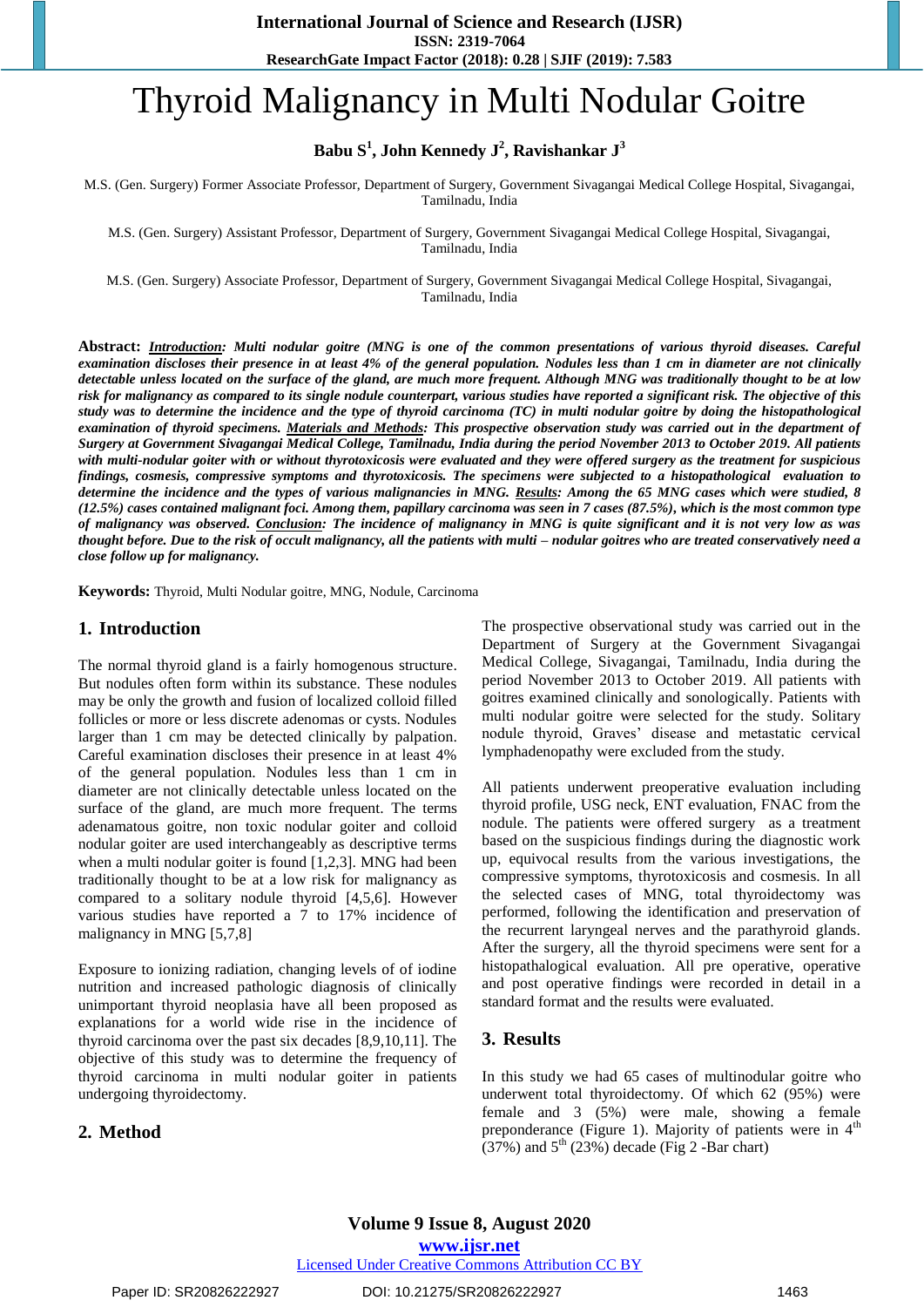**International Journal of Science and Research (IJSR) ISSN: 2319-7064 ResearchGate Impact Factor (2018): 0.28 | SJIF (2019): 7.583**







FNAC reports showed 56 cases benign, 3 cases malignant and 6 inconclusive. The patients were offered surgery as the treatment based on the suspicious findings during the diagnostic work up, the equivocal results from the various investigations, the compressive symptoms, thyrotoxicosis and cosmesis. In all the cases total thyroidectomy was carried out and the specimens were subjected to a histpathological evaluation. The histopathology of the specimens revealed that 8 patients had a malignant focus and so the incidence of carcinoma In MNG was 12.5% in our study (Fig. 3 )



Among the malignancies, papillary carcinoma (87.5%) was the commonest type which was observed in MNG in our study (Table 2). The common age group for the presentation of carcinoma of the thyroid was  $3<sup>rd</sup>$ ,  $5<sup>th</sup>$  and  $6<sup>th</sup>$  decade in our study (Fig 4). Of the eight patients with MNG and carcinoma of the thyroid, 7 were females and 1 was male.



Licensed Under Creative Commons Attribution CC BY